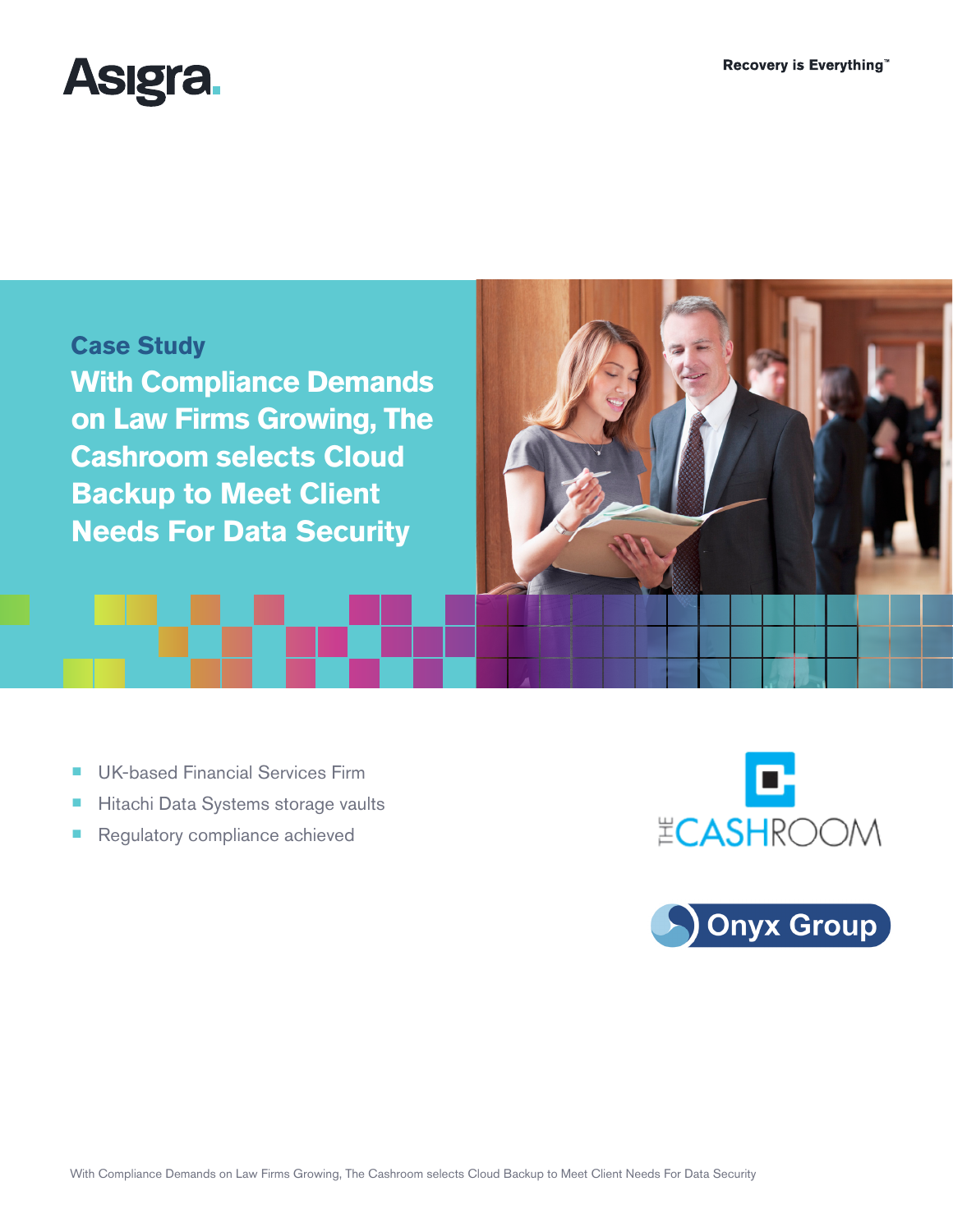

#### **SUMMARY**

The Cashroom provides outsourced legal cashier and financial director services to small, medium and large law firms. Driven by a constant desire to achieve total customer satisfaction and understanding the important role that trust plays in the financial world, The Cashroom was determined to have the most resilient IT environment possible.

# **CUSTOMER OVERVIEW**

Due to the strict compliance measures in place, The Cashroom identified the need to find an IT provider renowned for not only their leading IT solutions and infrastructure, but also one with a team of highly trained experts who they could trust to effectively support their IT systems.

With 5 wholly owned ISO 27001 accredited state-of-the-art Data Centres throughout the UK, a team of highly accredited support staff and partnerships with some of the industry's leading vendors, The Cashroom identified Onyx Group as their leading choice to provide them with a resilient and secure IT infrastructure.

#### **SOLUTION**

Onyx Group created a resilient and compliant cloud environment by installing Windows Virtual Servers in their state-of-the-art Data Centre in Newcastle.

Powered by Asigra, the industry's leading Cloud Backup platform, Onyx Group also replicate the data stored on The Cashroom's servers between secure Hitachi Data Systems storage vaults at their Edinburgh and Newcastle Data Centres.

To maximize the security and availability of their IT systems, Onyx Group's highly skilled and accredited experts continue to manage and support The Cashroom's infrastructure via the Onyx Service Desk.

# **RESULTS**

Onyx Group's solution helped The Cashroom to:

- Ensure they are compliant with the regulatory data security requirements asked of them
- Achieve customer satisfaction and confidence by possessing a robust and secure IT environment
- $\blacksquare$  Ensure the security and availability of their data by replicating it across multiple geographically diverse locations
- Maximize their focus on core business activities and clients without the time-consuming processes involved in managing and maintaining their own IT systems.